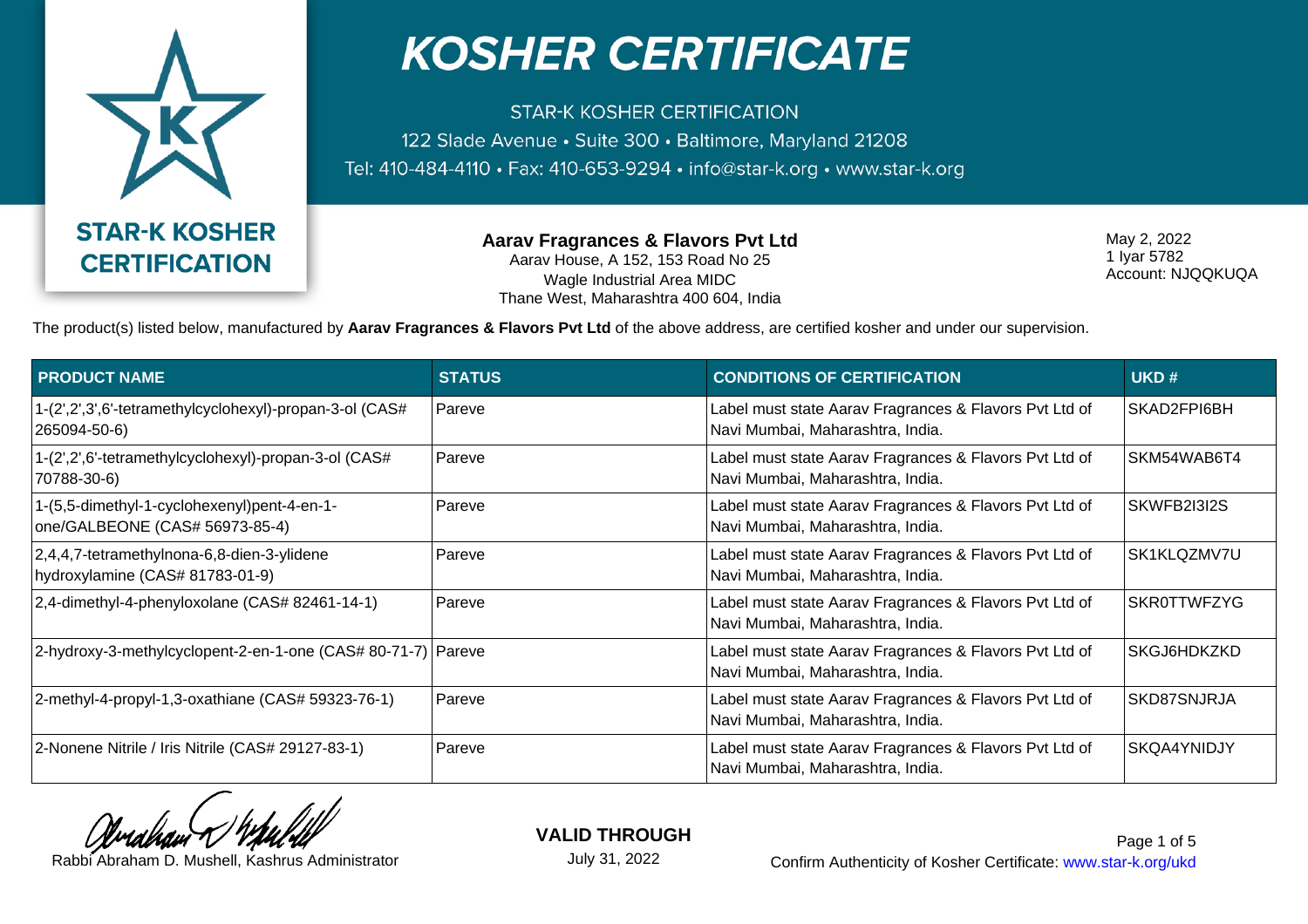

**STAR-K KOSHER CERTIFICATION** 122 Slade Avenue · Suite 300 · Baltimore, Maryland 21208 Tel: 410-484-4110 · Fax: 410-653-9294 · info@star-k.org · www.star-k.org

> **Aarav Fragrances & Flavors Pvt Ltd** Aarav House, A 152, 153 Road No 25 Wagle Industrial Area MIDC Thane West, Maharashtra 400 604, India

May 2, 2022 1 Iyar 5782 Account: NJQQKUQA

The product(s) listed below, manufactured by **Aarav Fragrances & Flavors Pvt Ltd** of the above address, are certified kosher and under our supervision.

| <b>PRODUCT NAME</b>                                                                                       | <b>STATUS</b> | <b>CONDITIONS OF CERTIFICATION</b>                                                         | UKD#               |
|-----------------------------------------------------------------------------------------------------------|---------------|--------------------------------------------------------------------------------------------|--------------------|
| 3-hydroxy-4,5-dimethyl-5H-furan-2-one (CAS# 28664-35- Pareve<br>9)                                        |               | Label must state Aarav Fragrances & Flavors Pvt Ltd of<br>Navi Mumbai, Maharashtra, India. | SKKRZ15GW55        |
| 3-Methyl-5-phenyl-pentan-1-ol/1-Pentanol, 3-Methyl-5-<br>Phenyl/Rose Absolute Pentanol CAS NO: 55066-48-3 | Pareve        | Label must state Aarav Fragrances & Flavors Pvt Ltd of<br>Navi Mumbai, Maharashtra, India. | SKZFK2GXGKQ        |
| 3-Thio-1-Hexynl Acetate/3-Mercapto-1-Hexanol<br>Acetate/Guava Body (CAS# 136954-20-6)                     | Pareve        | Label must state Aarav Fragrances & Flavors Pvt Ltd of<br>Navi Mumbai, Maharashtra, India. | SKXXUXG16ES        |
| 4-(2,5,6,6-tetramethyl-1-cyclohex-2-enyl)but-3-en-2-one<br>Irone AA (CAS# 79-69-6)                        | Pareve        | Label must state Aarav Fragrances & Flavors Pvt Ltd of<br>Navi Mumbai, Maharashtra, India. | SKE760LAFBE        |
| 4-Ethyl Guaiacol (CAS# 2785-89-9)                                                                         | Pareve        | Label must state Aarav Fragrances & Flavors Pvt Ltd of<br>Navi Mumbai, Maharashtra, India. | SK14GRU1IRJ        |
| 4-Methyl Guaethol/Vanilla Cresol /2-ethoxy-4-methyl<br>phenol CAS NO: 2563-07-7                           | Pareve        | Label must state Aarav Fragrances & Flavors Pvt Ltd of<br>Navi Mumbai, Maharashtra, India. | SKRYMQGLAJ7        |
| Caspirene I/neocaspirene/2,7-dimethyl-10-isopropyl-1-<br>oxaspiro-3,6-decandiene CAS NO: 89079-92-5       | Pareve        | Label must state Aarav Fragrances & Flavors Pvt Ltd of<br>Navi Mumbai, Maharashtra, India. | SKWF6Z0ZTHS        |
| Caspirene M/Isospirene/2,6,9,10-tetramethyl-1-oxaspiro<br>(4,5) deca-3-6-diene CAS NO: 71078-31-4         | Pareve        | Label must state Aarav Fragrances & Flavors Pvt Ltd of<br>Navi Mumbai, Maharashtra, India. | <b>SKRJS0USPBM</b> |

**VALID THROUGH**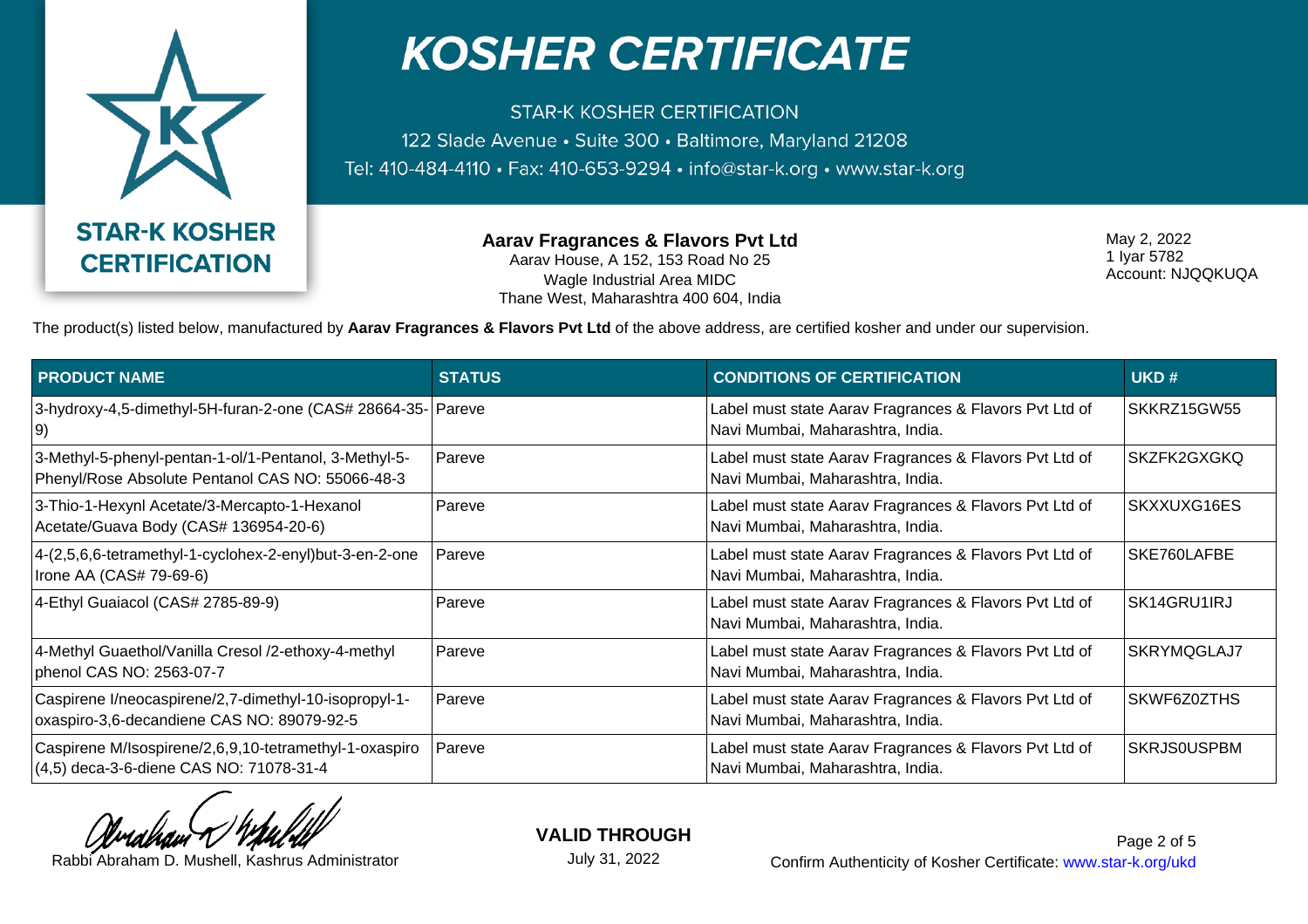

**STAR-K KOSHER CERTIFICATION** 122 Slade Avenue · Suite 300 · Baltimore, Maryland 21208 Tel: 410-484-4110 · Fax: 410-653-9294 · info@star-k.org · www.star-k.org

> **Aarav Fragrances & Flavors Pvt Ltd** Aarav House, A 152, 153 Road No 25 Wagle Industrial Area MIDC Thane West, Maharashtra 400 604, India

May 2, 2022 1 Iyar 5782 Account: NJQQKUQA

The product(s) listed below, manufactured by **Aarav Fragrances & Flavors Pvt Ltd** of the above address, are certified kosher and under our supervision.

| <b>PRODUCT NAME</b>                                                                              | <b>STATUS</b> | <b>CONDITIONS OF CERTIFICATION</b>                                                         | UKD#        |
|--------------------------------------------------------------------------------------------------|---------------|--------------------------------------------------------------------------------------------|-------------|
| Cassis Pentanone/4-methyl mercapto-4-methyl pentan-<br>2-one CAS NO: 23550-40-5                  | Pareve        | Label must state Aarav Fragrances & Flavors Pvt Ltd of<br>Navi Mumbai, Maharashtra, India. | SKS3KBYLJFZ |
| Cis-4-Heptenal Dimethyl Acetal (CAS# 80575-06-0)                                                 | Pareve        | Label must state Aarav Fragrances & Flavors Pvt Ltd of<br>Navi Mumbai, Maharashtra, India. | SK2HMXCACL3 |
| Clary Octenone/ 2,4,4,7-tetramethyloct-6-en-3-one CAS<br>NO: 74338-72-0                          | <b>Pareve</b> | Label must state Aarav Fragrances & Flavors Pvt Ltd of<br>Navi Mumbai, Maharashtra, India. | SKG1XYVZA14 |
| Dimethyl Dioxalan/ Fruity Ketal/ethyl-2,4-dimethyl=1,3-<br>dioxalane-2-acetate CAS NO: 6290-17-1 | Pareve        | Label must state Aarav Fragrances & Flavors Pvt Ltd of<br>Navi Mumbai, Maharashtra, India. | SKUF78BLKY8 |
| Dimethyl Octenone/4,7-dimethyloct-6-en-3-<br>one/Grapefruit Ocetanone CAS NO: 2550-11-0          | Pareve        | Label must state Aarav Fragrances & Flavors Pvt Ltd of<br>Navi Mumbai, Maharashtra, India. | SKJ0NCDLAP2 |
| Fructone /Apple Ketal/Applinal/ethyl-2-methyl-1,3-<br>dioxolane-2-aceatate CAS NO: 6413-10-1     | Pareve        | Label must state Aarav Fragrances & Flavors Pvt Ltd of<br>Navi Mumbai, Maharashtra, India. | SK76QGYVN7B |
| Geraldehyde/Marine Decadienal/dimethyl decadienal<br>CAS NO: 762-26-5                            | Pareve        | Label must state Aarav Fragrances & Flavors Pvt Ltd of<br>Navi Mumbai, Maharashtra, India. | SK8HFZXQD5Y |
| Lilbutenal/ 4-tricyclo-decylidene butanal CAS NO: 30168- Pareve<br>$23 - 1$                      |               | Label must state Aarav Fragrances & Flavors Pvt Ltd of<br>Navi Mumbai, Maharashtra, India. | SKSKEYWZKY8 |

**VALID THROUGH** July 31, 2022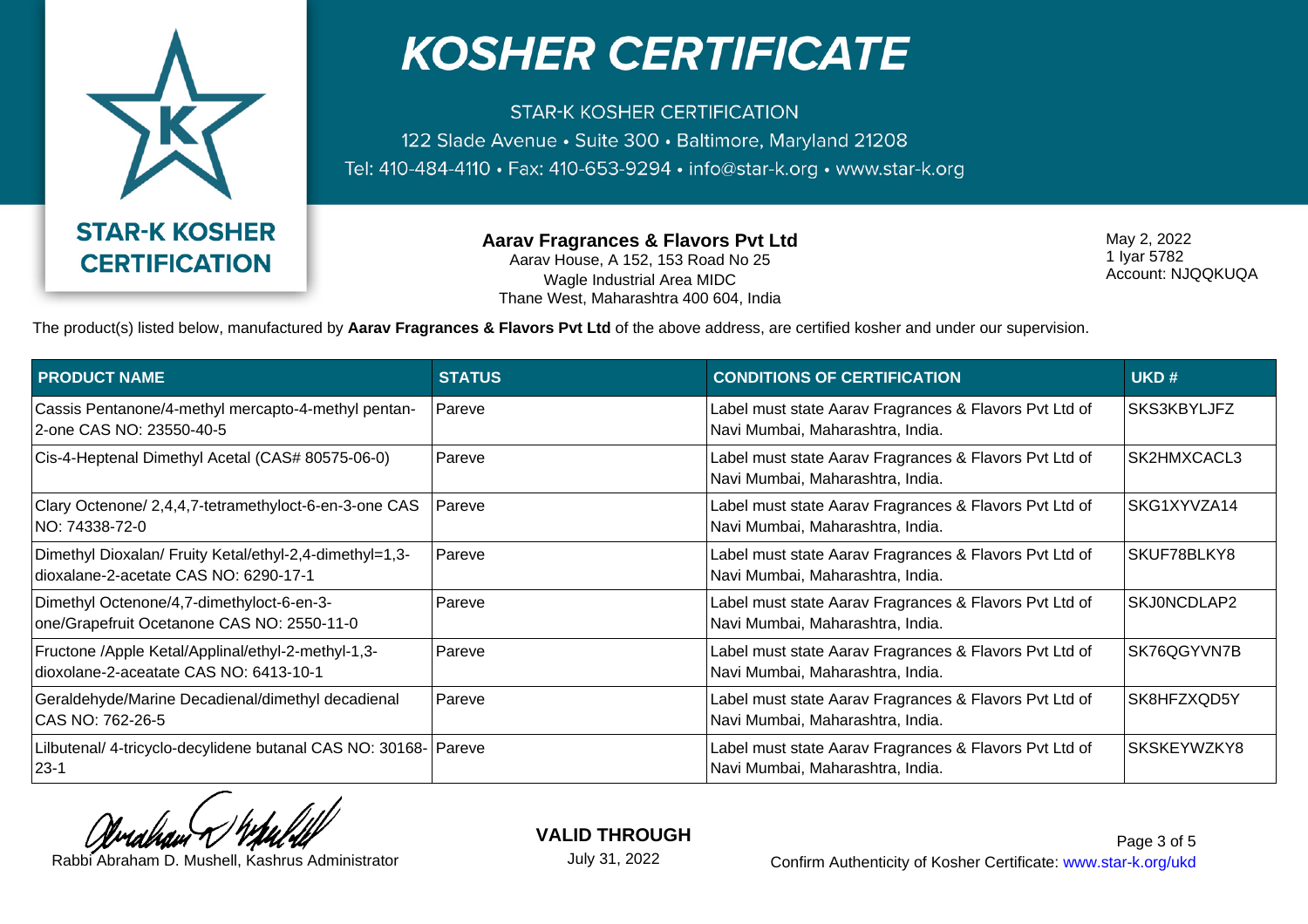

**STAR-K KOSHER CERTIFICATION** 122 Slade Avenue · Suite 300 · Baltimore, Maryland 21208 Tel: 410-484-4110 · Fax: 410-653-9294 · info@star-k.org · www.star-k.org

> **Aarav Fragrances & Flavors Pvt Ltd** Aarav House, A 152, 153 Road No 25 Wagle Industrial Area MIDC Thane West, Maharashtra 400 604, India

May 2, 2022 1 Iyar 5782 Account: NJQQKUQA

The product(s) listed below, manufactured by **Aarav Fragrances & Flavors Pvt Ltd** of the above address, are certified kosher and under our supervision.

| <b>PRODUCT NAME</b>                                                                                   | <b>STATUS</b> | <b>CONDITIONS OF CERTIFICATION</b>                                                         | UKD#        |
|-------------------------------------------------------------------------------------------------------|---------------|--------------------------------------------------------------------------------------------|-------------|
| Magnolia Indene/2.4 -dimethyl-5-6-indeno-1,3-dioxan<br>CAS NO: 27606-09-3                             | Pareve        | Label must state Aarav Fragrances & Flavors Pvt Ltd of<br>Navi Mumbai, Maharashtra, India. | SK812EA502E |
| Methyl Cis 5 Octenonate CAS NO: 41654-15-3                                                            | Pareve        | Label must state Aarav Fragrances & Flavors Pvt Ltd of<br>Navi Mumbai, Maharashtra, India. | SKNK6H0CD1K |
| Methyl Cis-4-Octa-4,7-dienoate/Methyl(4E)-octa-4.7-<br>dienoate CAS NO: 189440-77-5                   | Pareve        | Label must state Aarav Fragrances & Flavors Pvt Ltd of<br>Navi Mumbai, Maharashtra, India. | SK1CAK8LABW |
| Oct-1-ene-3-ol/ Amyl Vinyl Carbinol/Mushroom<br>Alcohol/Octen-1-ol-3 CAS NO: 3391-86-4                | Pareve        | Label must state Aarav Fragrances & Flavors Pvt Ltd of<br>Navi Mumbai, Maharashtra, India. | SKS3VPU882M |
| Prenyl Chloride/1-Chloro=3=methyl-2-butene CAS NO:<br>$503 - 60 - 6$                                  | Pareve        | Label must state Aarav Fragrances & Flavors Pvt Ltd of<br>Navi Mumbai, Maharashtra, India. | SK36SHPBZ1Z |
| Rose Pyran/4-methyl-2-Phenyloxane CAS NO. 94201-<br>$73 - 7$                                          | Pareve        | Label must state Aarav Fragrances & Flavors Pvt Ltd of<br>Navi Mumbai, Maharashtra, India. | SKJQZIPFF1B |
| T-4- Decenal/ Trans-4-Decenal/ Trans-4-decen-1-al CAS   Pareve<br>NO: 65405-70-1                      |               | Label must state Aarav Fragrances & Flavors Pvt Ltd of<br>Navi Mumbai, Maharashtra, India. | SK0SHZ5QWIS |
| Trans-2, cis-6 Nonadiene Nitrile/Voilet Nitrile/ (2E,6Z)-<br>nona-2,6-dienenritile CAS NO: 97752-28-8 | Pareve        | Label must state Aarav Fragrances & Flavors Pvt Ltd of<br>Navi Mumbai, Maharashtra, India. | SKGVCB4IZ1U |

**VALID THROUGH** July 31, 2022